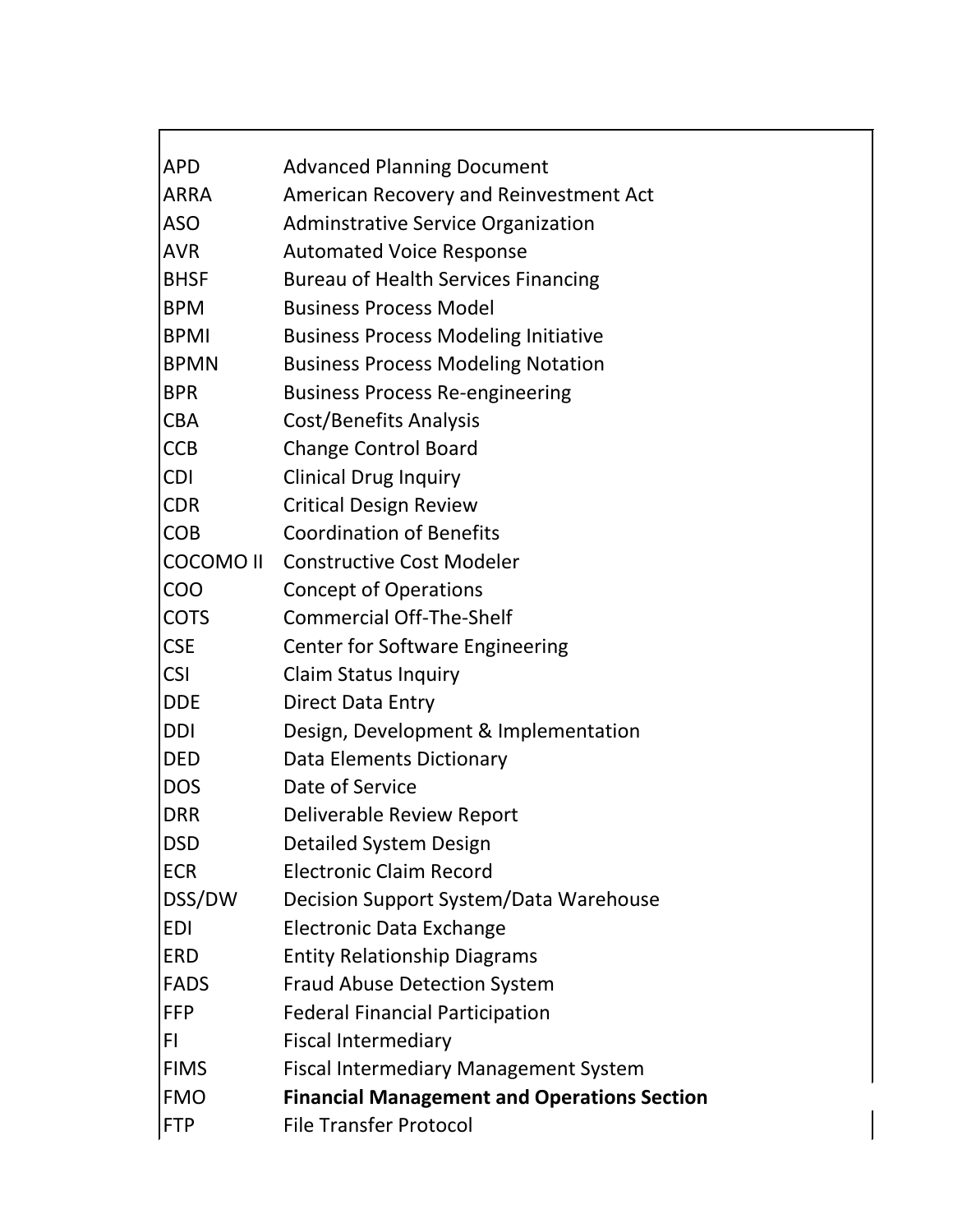| <b>GSD</b>   | <b>General System Design</b>                                  |
|--------------|---------------------------------------------------------------|
| GUI          | <b>Graphical User Interface</b>                               |
| <b>HCBS</b>  | Home and Community-Based Services                             |
| <b>HEDIS</b> | Health Effectivness Data and Information Set                  |
| <b>HHS</b>   | <b>Health Standard Section</b>                                |
| <b>HIPAA</b> | Health Information Portability and Accountability Act         |
| <b>HMO</b>   | <b>Health Maintenance Organization</b>                        |
| <b>IAPD</b>  | <b>Implementation Advanced Planning Document</b>              |
| ICF/DD       | Intermeidate Care Facilities for the Developmentally Disabled |
| <b>ICN</b>   | <b>Internal Control Number</b>                                |
| <b>IOS</b>   | International Org. for Standardization                        |
| <b>ISDM</b>  | <b>Information Systems Development Methodology</b>            |
| <b>JAD</b>   | Joint Application Development                                 |
| LaDUR        | Louisiana Drug Utilization Review                             |
| <b>LIFT</b>  | Louisiana Information Form Tracking                           |
| <b>MAC</b>   | <b>Medicaid Administrative Claiming</b>                       |
| <b>MARS</b>  | Management and Administrative Reporting System                |
| MAX-PM       | <b>Maximus Project Management</b>                             |
| <b>MBHS</b>  | <b>Medicaid Behavioral Health Section</b>                     |
| <b>MEDS</b>  | <b>Medicaid Eligibility Determination System</b>              |
| <b>MEVS</b>  | <b>Medicaid Eligibility Verification System</b>               |
| <b>MFR</b>   | Memorandum For the Record                                     |
| <b>MITA</b>  | <b>Medicaid Information Technology Architecture</b>           |
| <b>MMIS</b>  | <b>Medicaid Management Information System</b>                 |
| <b>MSIS</b>  | <b>Medicaid Statistical Information System</b>                |
| <b>OCR</b>   | <b>Optical Character Recognition</b>                          |
| <b>NCPDP</b> | NationalCouncil for Prescription Drug Programs                |
| <b>OMG</b>   | <b>Object Management Group</b>                                |
| <b>PA</b>    | <b>Prior Authorization</b>                                    |
| PAL          | <b>Prior Authorization Liaison</b>                            |
| <b>PBM</b>   | <b>Pharmacy Benefit Management</b>                            |
| <b>PCCM</b>  | <b>Primary Care Case Management</b>                           |
| <b>PDR</b>   | <b>Preliminary Design Review</b>                              |
| <b>PERM</b>  | <b>Payment Error Rate Measurement</b>                         |
| <b>PERT</b>  | Program, Evaluation, and Review Technique                     |
| PI           | Program Integrity                                             |
| PMI          | Project Management Institute                                  |